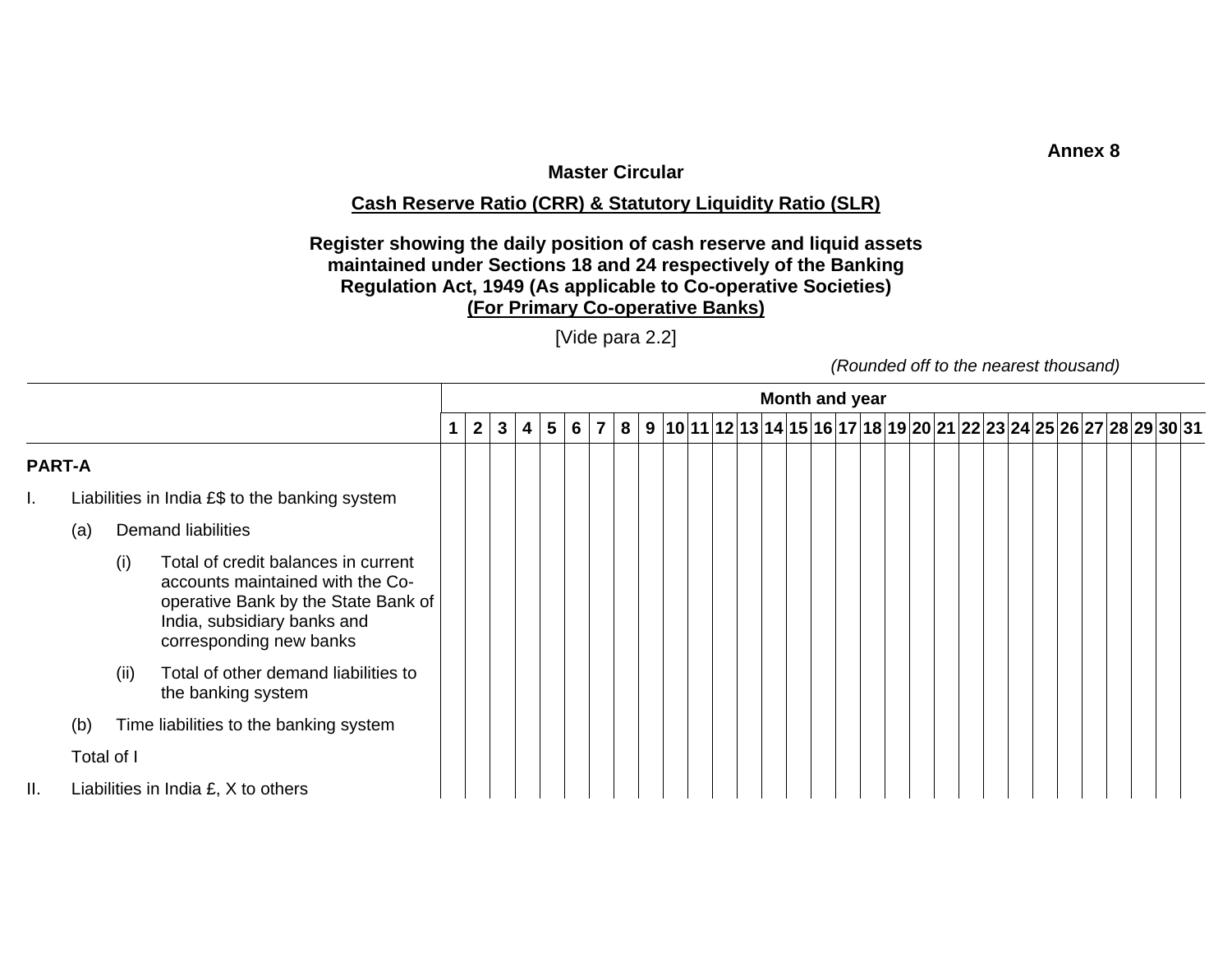|      |             |                                                                                                                                                                                                                         |              |                |                |                |                |                |                |  |  |  |  |  | Month and year |  |  |  |  |  |                                                                         |  |
|------|-------------|-------------------------------------------------------------------------------------------------------------------------------------------------------------------------------------------------------------------------|--------------|----------------|----------------|----------------|----------------|----------------|----------------|--|--|--|--|--|----------------|--|--|--|--|--|-------------------------------------------------------------------------|--|
|      |             |                                                                                                                                                                                                                         | $\mathbf{1}$ | 2 <sup>1</sup> | 3 <sup>1</sup> | $\overline{4}$ | 5 <sup>1</sup> | $6\phantom{1}$ | $\overline{7}$ |  |  |  |  |  |                |  |  |  |  |  | $8 9 10 11 12 13 14 15 16 17 18 19 20 21 22 23 24 25 26 27 28 29 30 31$ |  |
|      | (a)         | <b>Demand liabilities</b>                                                                                                                                                                                               |              |                |                |                |                |                |                |  |  |  |  |  |                |  |  |  |  |  |                                                                         |  |
|      | (b)         | <b>Time liabilities</b>                                                                                                                                                                                                 |              |                |                |                |                |                |                |  |  |  |  |  |                |  |  |  |  |  |                                                                         |  |
|      | Total of II |                                                                                                                                                                                                                         |              |                |                |                |                |                |                |  |  |  |  |  |                |  |  |  |  |  |                                                                         |  |
| III. |             | Assets in India with the banking system                                                                                                                                                                                 |              |                |                |                |                |                |                |  |  |  |  |  |                |  |  |  |  |  |                                                                         |  |
|      | (a)         | Total of credit balances % in current<br>accounts maintained with State Bank of<br>India, subsidiary banks and corresponding<br>new banks.                                                                              |              |                |                |                |                |                |                |  |  |  |  |  |                |  |  |  |  |  |                                                                         |  |
|      | (b)         | Total of other assets with the banking<br>system, viz., (i) balances in all accounts<br>other than those included in item III(a),<br>(ii) money at call and short notice, (iii)<br>advances, and (iv) any other assets. |              |                |                |                |                |                |                |  |  |  |  |  |                |  |  |  |  |  |                                                                         |  |
| IV.  |             | Total (net) demand and time liabilities for the<br>purposes of Sections 18 and 24 of the Act = $(I - I)$<br>$III$ ) + II, if (I-III) is a plus figure, OR II only, if (I-III)<br>is a minus figure                      |              |                |                |                |                |                |                |  |  |  |  |  |                |  |  |  |  |  |                                                                         |  |
| V.   |             | Cash in hand                                                                                                                                                                                                            |              |                |                |                |                |                |                |  |  |  |  |  |                |  |  |  |  |  |                                                                         |  |
| VI.  |             | Balances in current accounts with                                                                                                                                                                                       |              |                |                |                |                |                |                |  |  |  |  |  |                |  |  |  |  |  |                                                                         |  |
|      | (a)         | Reserve Bank of India ++                                                                                                                                                                                                |              |                |                |                |                |                |                |  |  |  |  |  |                |  |  |  |  |  |                                                                         |  |
|      |             |                                                                                                                                                                                                                         |              |                |                |                |                |                |                |  |  |  |  |  |                |  |  |  |  |  |                                                                         |  |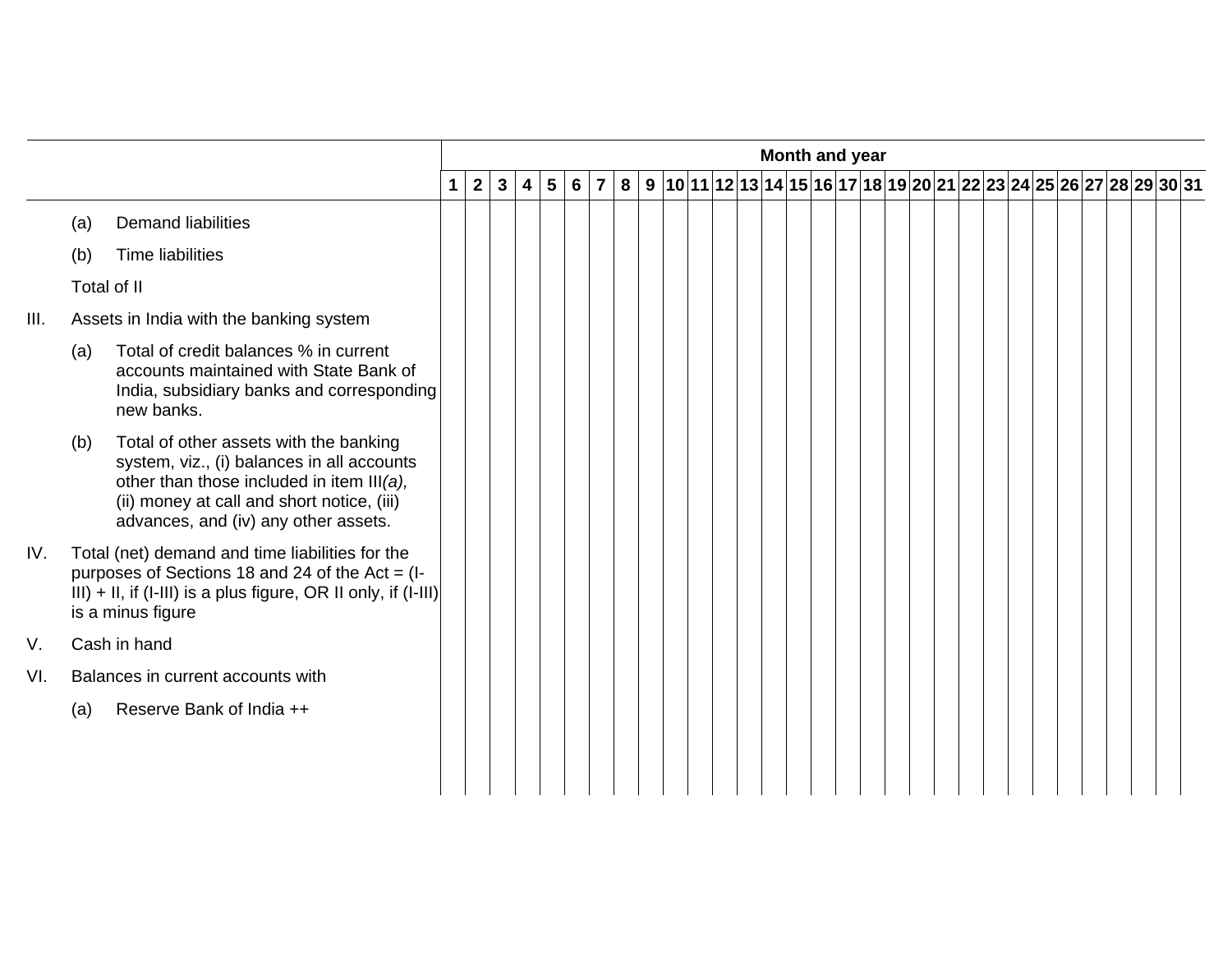|        |     |                                                                                              |             |                |              |                         |                 |            |  |  |  |  |  | Month and year |  |  |  |  |  |  |                                                                       |
|--------|-----|----------------------------------------------------------------------------------------------|-------------|----------------|--------------|-------------------------|-----------------|------------|--|--|--|--|--|----------------|--|--|--|--|--|--|-----------------------------------------------------------------------|
|        |     |                                                                                              | $\mathbf 1$ | $\overline{2}$ | $\mathbf{3}$ | $\overline{\mathbf{4}}$ | $5\phantom{.0}$ | $6 \mid 7$ |  |  |  |  |  |                |  |  |  |  |  |  | 8 9 10 11 12 13 14 15 16 17 18 19 20 21 22 23 24 25 26 27 28 29 30 31 |
|        | (b) | State Co-operative Bank of the State<br>concerned *+%                                        |             |                |              |                         |                 |            |  |  |  |  |  |                |  |  |  |  |  |  |                                                                       |
|        | (c) | Central Co-operative Bank of the district<br>concerned *%                                    |             |                |              |                         |                 |            |  |  |  |  |  |                |  |  |  |  |  |  |                                                                       |
|        |     | Total of VI                                                                                  |             |                |              |                         |                 |            |  |  |  |  |  |                |  |  |  |  |  |  |                                                                       |
| VII.   |     | Balances of all other types with                                                             |             |                |              |                         |                 |            |  |  |  |  |  |                |  |  |  |  |  |  |                                                                       |
|        | (a) | State Co-operative Bank of the State<br>concerned *+%                                        |             |                |              |                         |                 |            |  |  |  |  |  |                |  |  |  |  |  |  |                                                                       |
|        | (b) | Central Co-operative Bank of the district<br>concerned *+%                                   |             |                |              |                         |                 |            |  |  |  |  |  |                |  |  |  |  |  |  |                                                                       |
|        |     | Total of VII                                                                                 |             |                |              |                         |                 |            |  |  |  |  |  |                |  |  |  |  |  |  |                                                                       |
|        |     | VIII. Net balance in current accounts, i.e., excess of<br>$III(a)$ over $I(a)(i)$            |             |                |              |                         |                 |            |  |  |  |  |  |                |  |  |  |  |  |  |                                                                       |
| Banks) |     | <b>PART-B:</b> Compliance with Section 18<br>(Not applicable to scheduled State Co-operative |             |                |              |                         |                 |            |  |  |  |  |  |                |  |  |  |  |  |  |                                                                       |
| IX.    |     | 3 per cent of IV as on the last Friday of the<br>second preceding fortnight                  |             |                |              |                         |                 |            |  |  |  |  |  |                |  |  |  |  |  |  |                                                                       |
| Χ.     |     | Cash reserve actually maintained = $V + VI + VIII$                                           |             |                |              |                         |                 |            |  |  |  |  |  |                |  |  |  |  |  |  |                                                                       |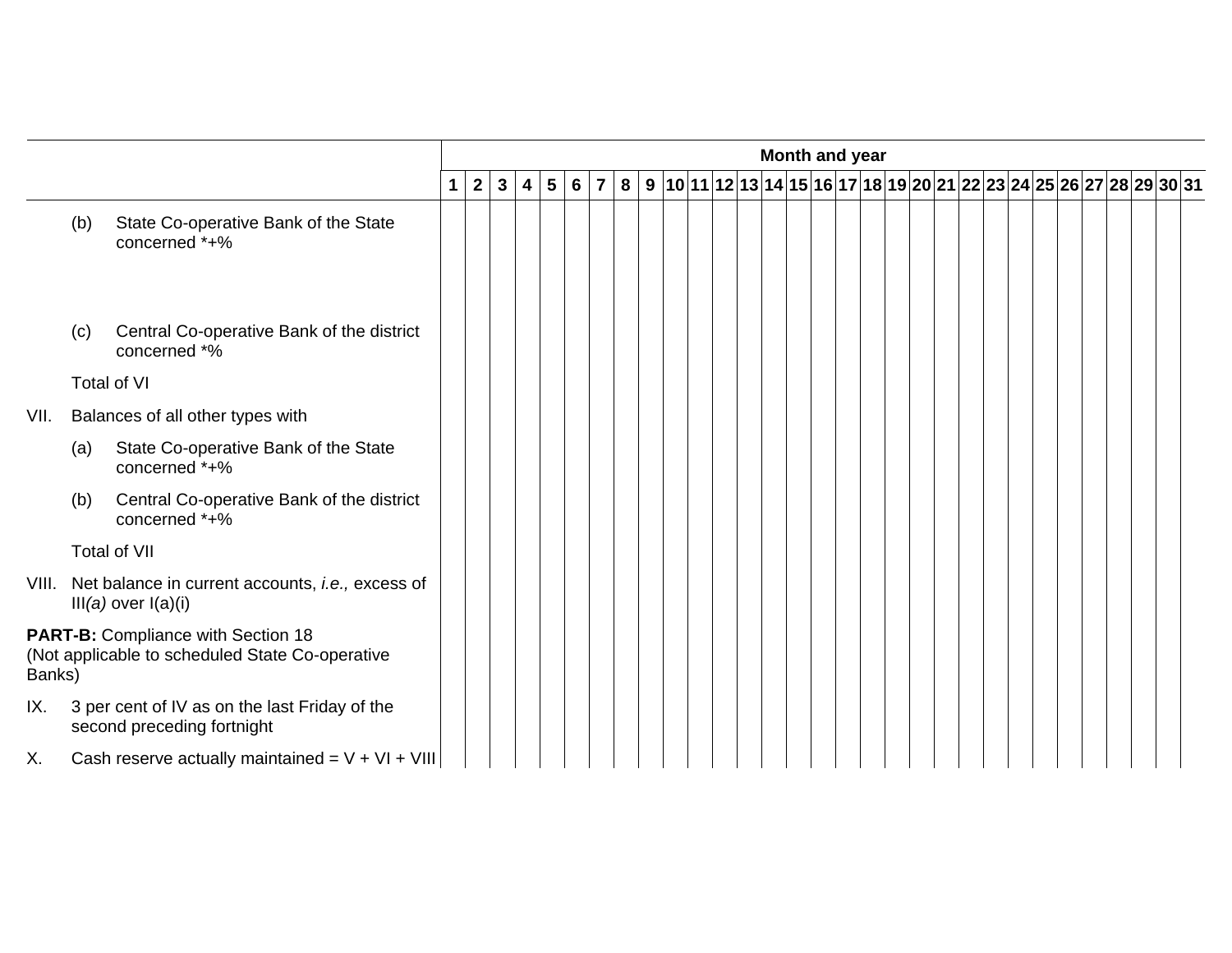|        |           |                                                                                                       |              |              |   |                 |                 |                |  |  |  |  |  |  | Month and year |  |  |  |  |  |                                                                       |  |
|--------|-----------|-------------------------------------------------------------------------------------------------------|--------------|--------------|---|-----------------|-----------------|----------------|--|--|--|--|--|--|----------------|--|--|--|--|--|-----------------------------------------------------------------------|--|
|        |           |                                                                                                       | $\mathbf{2}$ | $\mathbf{3}$ | 4 | $5\phantom{.0}$ | $6\phantom{1}6$ | $\overline{7}$ |  |  |  |  |  |  |                |  |  |  |  |  | 8 9 10 11 12 13 14 15 16 17 18 19 20 21 22 23 24 25 26 27 28 29 30 31 |  |
| Banks) |           | <b>PART-C:</b> Compliance with Section 24:<br>(Not applicable to scheduled State Co-operative         |              |              |   |                 |                 |                |  |  |  |  |  |  |                |  |  |  |  |  |                                                                       |  |
| XI.    | fortnight | 25 per cent (or a higher specified percentage) of<br>IV as on the last Friday of the second preceding |              |              |   |                 |                 |                |  |  |  |  |  |  |                |  |  |  |  |  |                                                                       |  |
| XII.   |           | Assets actually maintained                                                                            |              |              |   |                 |                 |                |  |  |  |  |  |  |                |  |  |  |  |  |                                                                       |  |
|        | (a)       | Cash and other balances maintained in<br>India $X$ -I $X + V$ II                                      |              |              |   |                 |                 |                |  |  |  |  |  |  |                |  |  |  |  |  |                                                                       |  |
|        | (b)       | Gold ££                                                                                               |              |              |   |                 |                 |                |  |  |  |  |  |  |                |  |  |  |  |  |                                                                       |  |
|        | (c)       | Unencumbered approved securities \$\$                                                                 |              |              |   |                 |                 |                |  |  |  |  |  |  |                |  |  |  |  |  |                                                                       |  |
|        |           | <b>Total of XII</b>                                                                                   |              |              |   |                 |                 |                |  |  |  |  |  |  |                |  |  |  |  |  |                                                                       |  |
|        |           | <b>PART-D: Compliance with Section 24:</b><br>(Applicable to Scheduled/State Co-operative Banks)      |              |              |   |                 |                 |                |  |  |  |  |  |  |                |  |  |  |  |  |                                                                       |  |
| XIII   | fortnight | 25 per cent (or a higher specified percentage) of<br>IV as on the last Friday of the second preceding |              |              |   |                 |                 |                |  |  |  |  |  |  |                |  |  |  |  |  |                                                                       |  |
| XIV    |           | Assets actually maintained                                                                            |              |              |   |                 |                 |                |  |  |  |  |  |  |                |  |  |  |  |  |                                                                       |  |
|        | (a)       | Cash in hand                                                                                          |              |              |   |                 |                 |                |  |  |  |  |  |  |                |  |  |  |  |  |                                                                       |  |